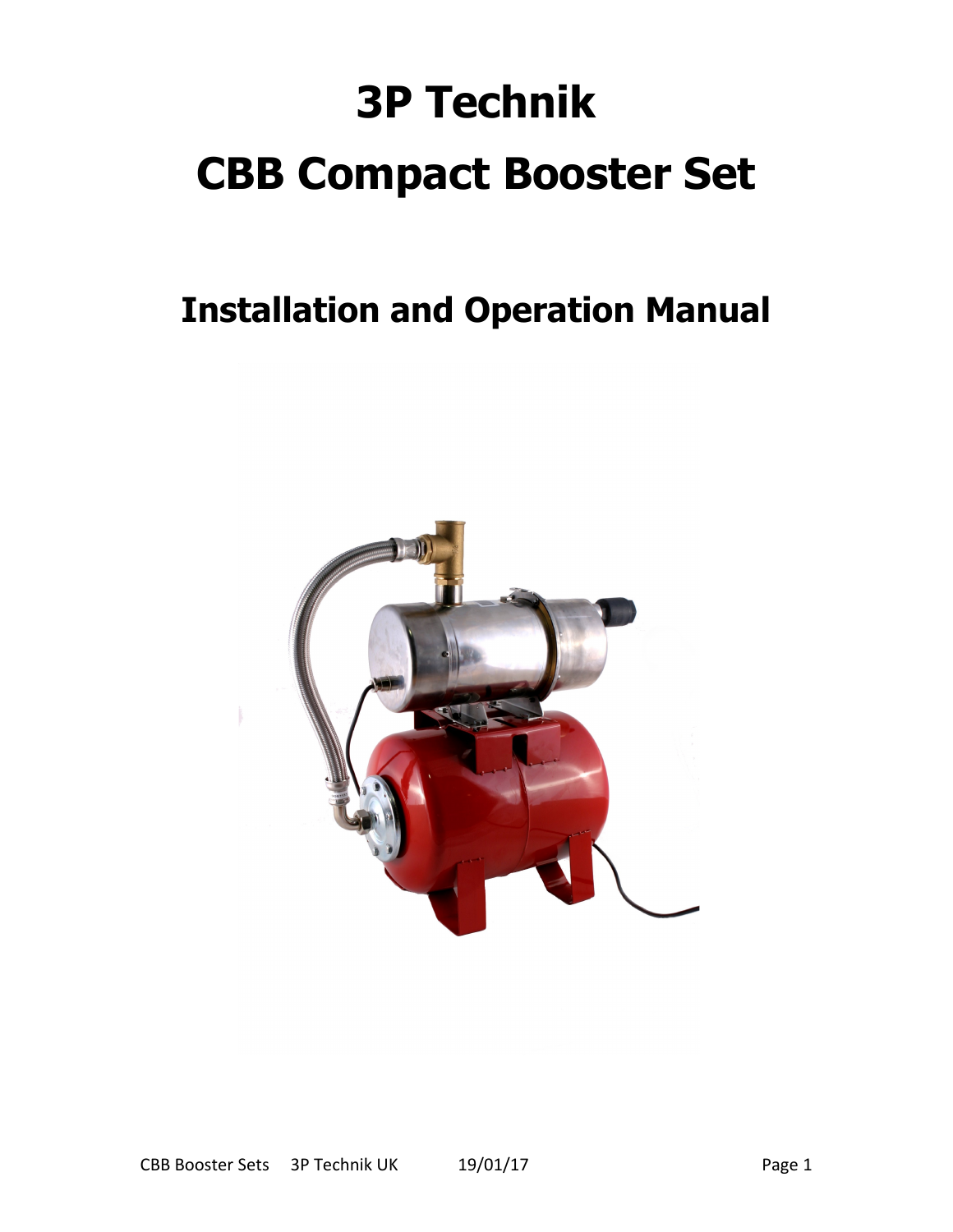# **Table of Contents**

# **Product Description**

CBB Compact Booster Pump Sets deliver water under pressure using a water cooled automatic pump and 24L pressure vessel to reduce run-time and increase efficiency.

This Pump Set uses single point pressure control fully integrated into the pump itself, producing a simple and rugged overall design, capable of running even during total immersion such as flooding, although long term or regular immersion should avoided to prevent premature corrosion of the pressure vessel.

The pump used in this set is water cooled, with very low noise and vibration, and no requirement for ventilation.

An optional carrying handle can be attached, allowing the set to be easily moved for transportation or portable use.

### **Installation**

#### **Safety**

Mains Voltage – There are exposed electrical conductors inside the pump. This product must be installed and serviced by a competent electrical technician to the current requirements of BS7671 and IEEE recommendations. Before servicing this appliance, normal safe isolation procedures should be implemented.

Do not touch the PCB while energised, it carries mains voltage. Do not touch any connection terminals while energised.

Do not attempt to service electrical objects when wet, or in a wet or high humidity environment.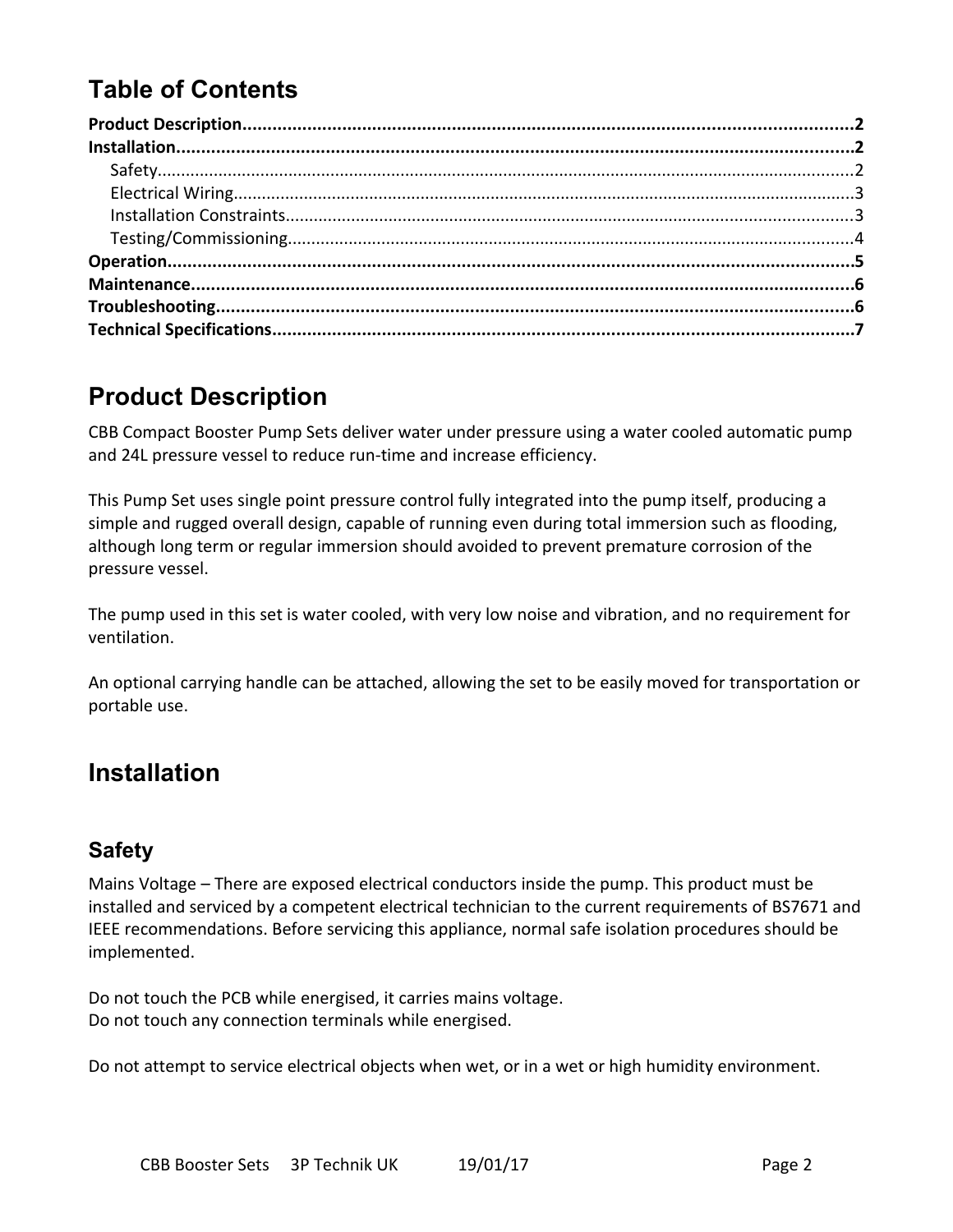If the product itself or any cabling becomes damaged, you must shut down and securely isolate immediately.

You must connect this appliance to a grounded 3 wire supply, protected by suitable overload protection.

If the power cable is damaged, shut down and isolate this appliance.

Before servicing the pump, refer to the Manufacturer for advice.

#### **Electrical Wiring**

The pump must be safely isolated from the power supply before servicing. Only qualified staff should be present during servicing.

All locally applicable safety procedures and regulations must be complied with. IF IN ANY DOUBT CONSULT A QUALIFIED PROFESSIONAL.

The electrical supply is recommended to be on a dedicated circuit, with appropriate electrical protection.

Before activating the pump, please verify:

- Supply voltage and frequency
- Voltage drop/Line impedance are suitable for the current (amps) of the pump. Voltage at the pump during operation should be within 4% of the pumps stated operating voltage.
- Earth (cpc) has continuity and sufficient capacity for safe operation.
- The presence and correct operation of appropriate over-current and residual current circuit protective devices.

The pump may be temporarily halted by built-in thermal protection or protective software features, and is liable to restart without warning. Do not attempt maintenance without first proving the pump is safely isolated form the electrical supply.

#### **Installation Constraints**

Do not install this product in a location where it is likely to freeze. Freezing will damage the pump and pressure vessel. The minimum operating temperature is  $2^{\circ}$ c.

Avoid installing this product where it will be in direct sunlight or temperatures above 37 $^{\circ}$ c.

Only install this product for the purpose of pumping clean cold water with very few suspended solids (if any). Mains water and filtered rainwater, springwater and borehole water are suitable.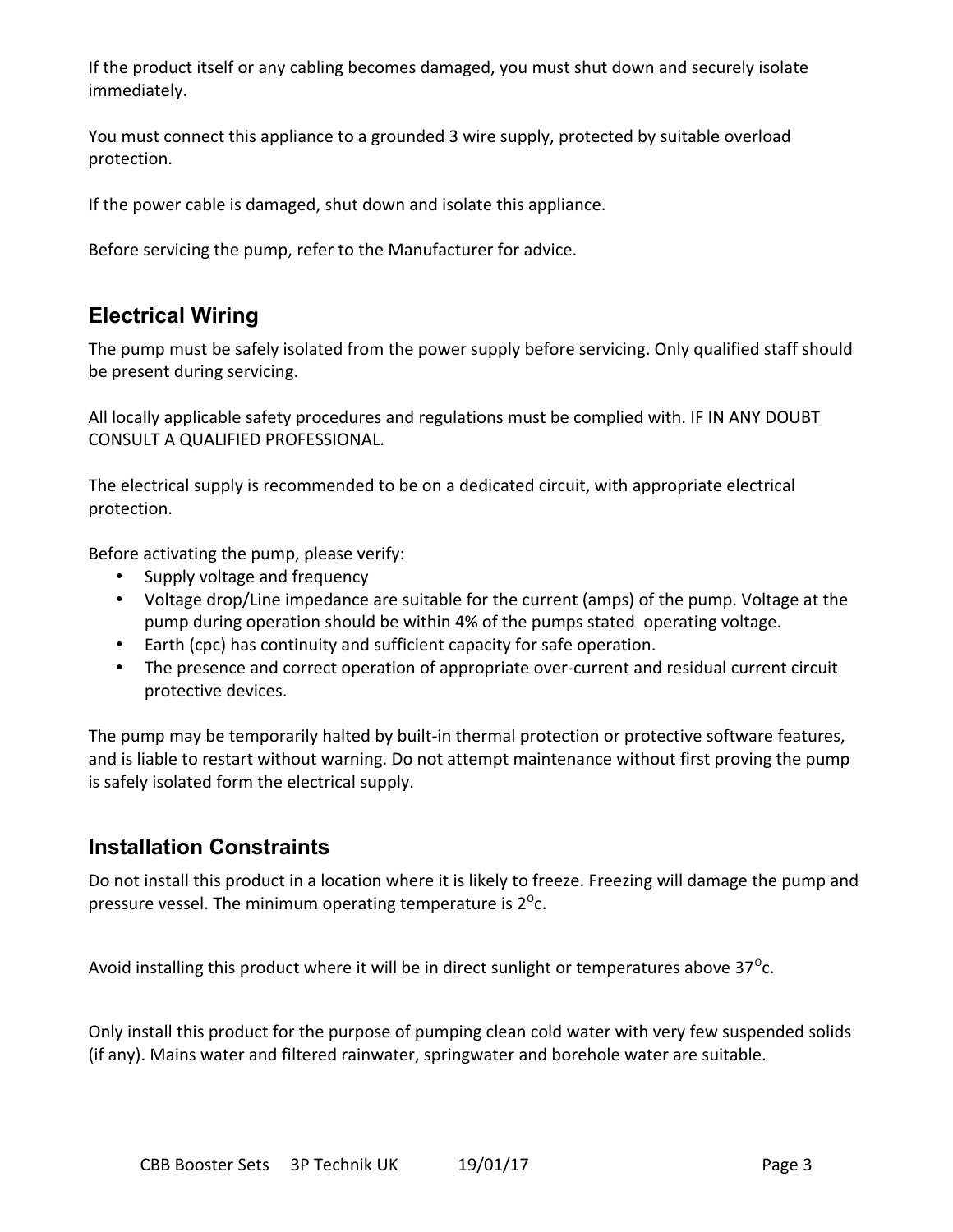Do not pump salt water, seawater, heavy chlorinated water such as pool water, or anything other than water.

Oil, petrol, diesel, kerosene, paraffin, etc will destroy the pump very quickly. You cannot use this as a fuel pump.

Install the product on it's base, as close as possible to the source of the water, checking that inlet and outlet are clear of debris.

Incoming and out-going pipework must be appropriately supported. Vibrations or loading should be avoided.

Check that all suction pipes are clean of debris, and of a pipe or hose diameter at least that of the pump inlet. Double check that there are no leaks, and ensure that the non-return valve supplied is fitted directly to the inlet of the pump.

#### **Testing/Commissioning**

Using a pressure gauge verify the correct pre-charge pressure is present in the pressure vessel. This step is more important if the product has been in storage or has been installed for a long time before commissioning.

Fill the pump completely with water via the priming plug (the uppermost removable plug). For CBB9031B, CBB9031PRO, CBB9052B and CBB9052B/PRO models wait 1 minute after filling for the water to settle and top-up again.

Ensure that the inlet pipework is correctly connected and verify that the non-return valve is fitted directly to the pump inlet.

Check that the discharge pipe rises 50cm or more vertically to allow proper flow from the pump outlet.

Automatic pumps may initially stop due to dry run protection, particularly where water is being drawn by suction from a lower level. In this case it may be necessary to restart the pump several times until all residual air is cleared.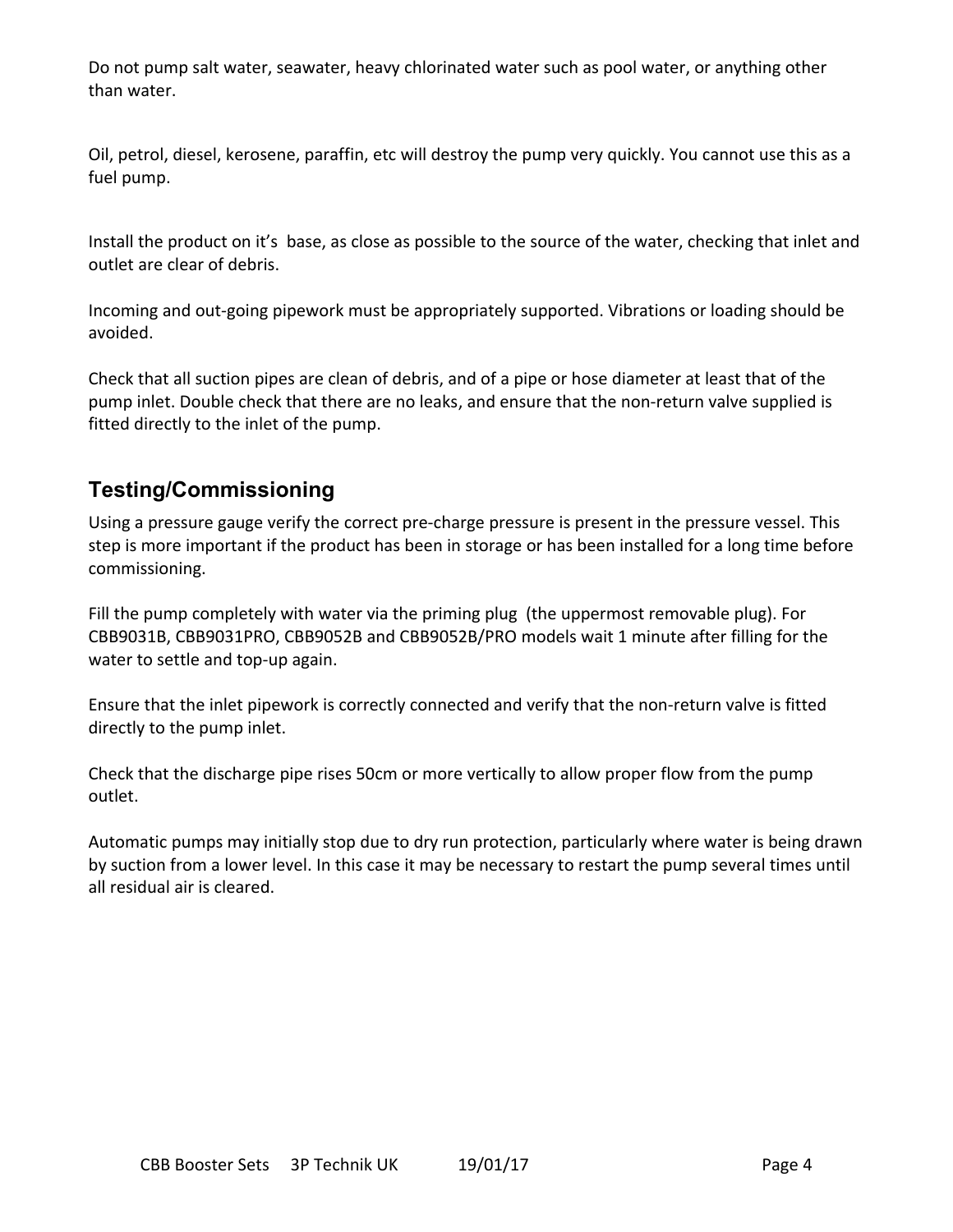Any check valve or tap in the discharge pipe must be at least 2.5 metres from the pump outlet.

Do not allow the pump to run for more than 3 minutes without flow. If the pump becomes overheated (noticeably hot) switch off the electrical supply to the pump and allow to cool to room temperature before restarting.

Once operating correctly, the automatic function should be checked for correct shut-off operation by closing all outlets at the point of use (taps closed, other appliances, cisterns and header tanks full). The pump should now stop within 1 minute and remain off. If it does not then check for leaks in pipework and joints, and also faulty float valves (ball cocks) and other isolating valves. Note that if the pump continues to run without delivering water, overheating and damage will eventually occur. The non return valve supplied with the pump must be installed on the pump inlet.

The total rise of the discharge pipe must be within 10 metres high.

If pumping water to a storage tank use a high flow diaphragm type float valve. This will help ensure the pump is moving enough water to cool itself.

# **Operation**

Upon first switching on the booster pump system, the pump will begin to run, performing the following basic cycle, monitoring both pressure and flow rate internally.

- If pressure drops to 1.5bar or less the pump starts
- When the flow sensor stops the pump will stop
- Every 72 hours the pump momentarily starts to minimise the possibility of blockage

By following this cycle the pump will supply water whenever an outlet requires water. The following exceptions apply.

- If the flow sensor stops while pressure is low a dry run protection cycle will start involving restart attempts at increasingly long intervals starting at 15 minutes until normal operation is restored.
- If the pump restarts 40 times in 27 minutes it will assume there is a leak and shut down.

During normal operation the pump should not become noticeably warm. If this occurs you should consult the troubleshooting guide.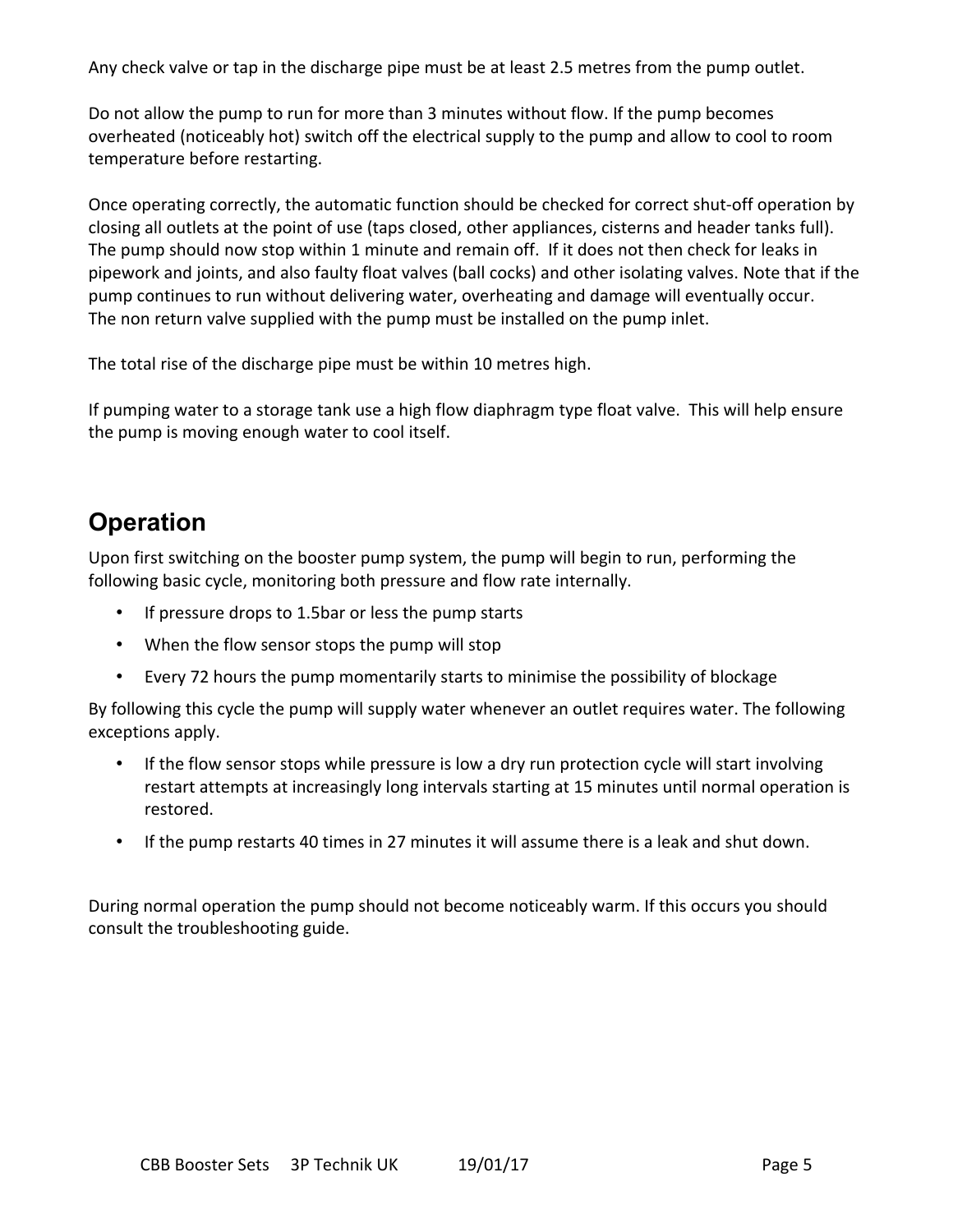# **Maintenance**

Do not undertake maintenance on the pump without first safely isolating it from the electrical supply. During periods of prolonged inactivity, isolate the electrical supply to the pump and drain the pump body of via the drain plugs.

The pre-charge pressure in the pressure vessel is 1.5 bar and should be checked periodically. We recommend checking this every 6 months. Isolate the electrical supply, release pressure in the discharge line, and test at the valve underneath the black plastic end cap on the pressure vessel. This should be recharged with nitrogen.

The non-return valve may be removed and rinsed in order to clear any dirt that may be present.

Single phase pumps contain a capacitor which may eventually need replacement. Testing and replacement of the capacitor should be undertaken by a SteelPumps Approved Technician.

All SteelPumps are fully repairable. Contact your retailer or local stockist, or www.steelpumps.co.uk for assistance.

| Problem                      | <b>Possible Causes</b>                                       | <b>Solutions</b>                  |  |  |
|------------------------------|--------------------------------------------------------------|-----------------------------------|--|--|
| Pump has reduced water flow  | Suction pipe obstructed                                      | <b>Clear Obstruction</b>          |  |  |
|                              | Delivery pipe obstructed                                     | <b>Clear Obstruction</b>          |  |  |
|                              | Non return valve obstructed                                  | <b>Clear Obstruction</b>          |  |  |
|                              | Partially blocked impeller                                   | <b>Return for service</b>         |  |  |
|                              | Insufficient voltage from supply                             | Check electrical supply for       |  |  |
|                              |                                                              | voltage drop (line impedance of   |  |  |
|                              |                                                              | L-N conductors) or check          |  |  |
|                              |                                                              | voltage drop calcs for cable size |  |  |
|                              | Damage to diffuser cover due to Return for service, increase |                                   |  |  |
|                              | water hammer                                                 | delivery pipe size or fit shock   |  |  |
|                              |                                                              | arrestor near pump                |  |  |
| Pump does not run - no sound | No electrical supply                                         | Check electrical supply           |  |  |
|                              | Faulty control PCB                                           | Return for service                |  |  |
|                              | Failed capacitor                                             | Return for service                |  |  |
| Pump does not run – humming  | Failing capacitor                                            | Return for service                |  |  |
| sound                        | Impeller blocked                                             | Return for service                |  |  |
|                              | Motor/Bearings seized                                        | Return for service                |  |  |
| Pump Trips RCD/GFCI          | Water ingress to electrical                                  | Return for service                |  |  |
|                              | compartment/motor                                            |                                   |  |  |
|                              | Damaged cable                                                | Return for service                |  |  |
|                              | Water ingress to isolator switch                             | Dry out junctions                 |  |  |
|                              | or junction box                                              |                                   |  |  |
|                              | RCD/GFCI too sensitive<br>Ramp or No-trip test (10mA         |                                   |  |  |
|                              |                                                              | RCD, 2mA GFCI)                    |  |  |

# **Troubleshooting**